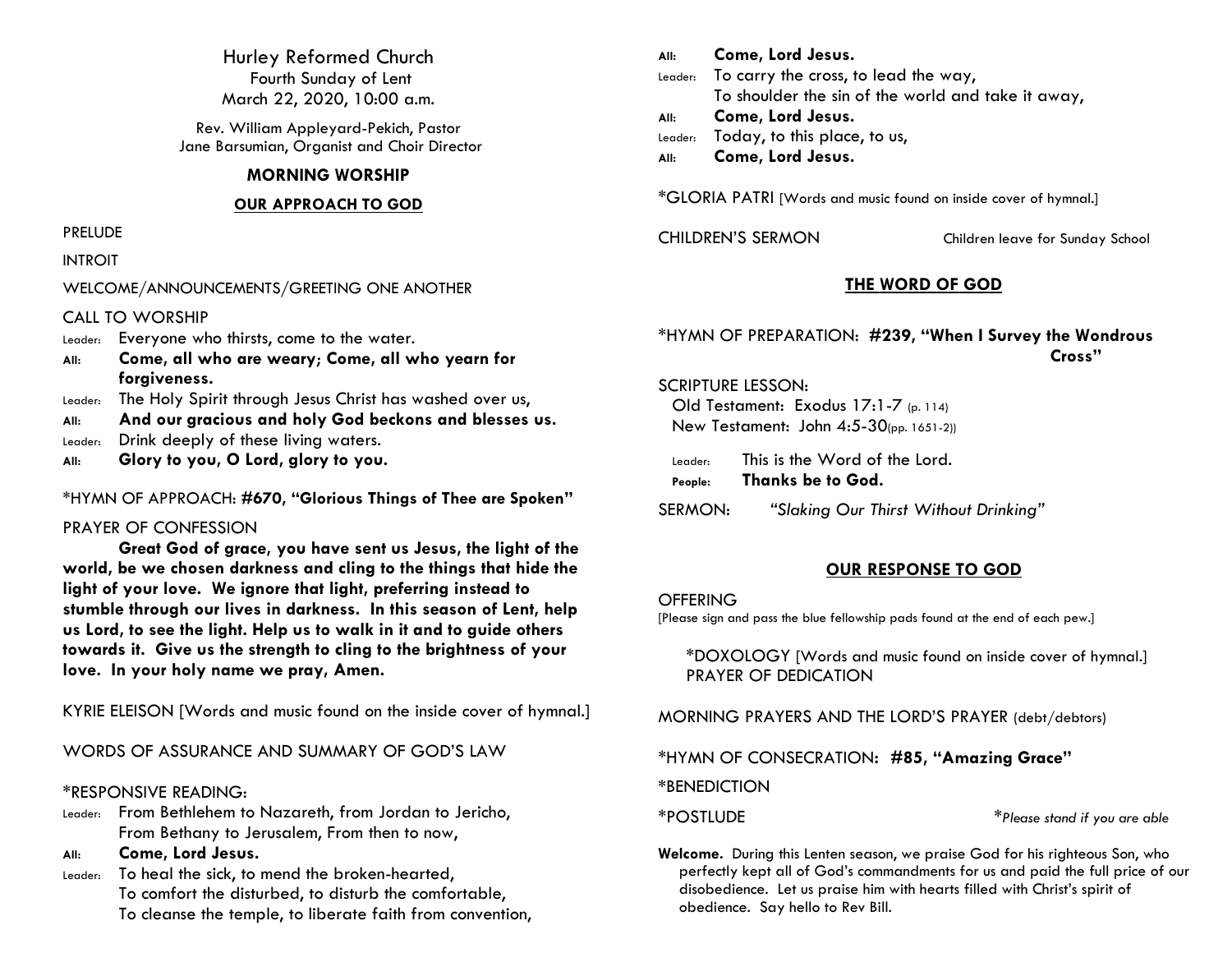### **Reach out to those who need your support in their day to day needs:**

David Giles is at home; Ron Burns is at home; Jerry Wyncoop is in Golden Hill rehab; Alice Presti is at Thompson House; Bev Roosa is at the Terraces at Brookmeade; Dolores McGoldrick is at Ferncliff; MaryLou Vogt is in Hudson Valley Senior Residence; Shirley Ruth is in Mountain Valley Manor; Friedel Borst, and Fred Horvers at TenBroeck; Lori Pinkham in Wingate at Ulster; Anthony DiPietro (son of MaryAnn DiPietro), Marie Dressel; Phil Greer.

**Office hours are** 9:00 am -1:00 pm weekdays except Mondays.

**Large Print** hymnals and bulletins are available in the narthex.

**Hearing Assistance is Available:** Hearing assistance units are now available in the narthex. See an usher for assistance.

**Bulletin Announcements on line:** Check out the announcements from this week's bulletin on the church's website! Go to the church's website.

HurleyReformedChurch.org. Click on calendars under website navigation (on left side of page). They are listed in reverse date order (most recent first).

**Audio recordings** of the weekly sermon are available on our website, HurleyReformedChurch.org and on CDs which are on the table in the narthex

# **Hurley Reformed Church**

11 Main Street, PO Box 328, Hurley NY 12443

# 845-331-4121 [www.HurleyReformedChurch.org](http://www.hurleyreformedchurch.org/)

### **Staff**

Office Hours: MTWT 8:00 – 4:00 Office hours: TWTHF 9:00-1:00

Rev. William Appleyard-Pekich Dorothy Draper, Church Secretary pastor@HurleyReformedChurch.org [admin@HurleyReformedChurch.org](mailto:admin@HurleyReformedChurch.org)

Organist/Choir Director – Jane Barsumian, M.Ed. Treasurer – Arlene Cotich

**Consistory 2020**

**Elders Deacons**

Douglas Constant, *Senior Elder*, *Classis Delegate* Linda Clarke-Dido, *Worship* Glenn Decker, *Finance* Christopher Decker, *Information Technology* Sandra Emrich, *Program & Activities* Roberta Falatyn, *Women's Ministries* Sandra Gregory, *Columbarium Liaison* Russell Glass Kathleen Jansen, *Missions* David Kent, *Youth Ministries* James Pirro, *Property & Maintenance* Lisa Longto, *Clerk*

Rev. Charles E. Stickley, *Pastor Emeritus*

**Stickley Gardens Columbarium . . .** A sacred place of beauty and contemplation. (*Located on the south lawn of the church.)* 

The lone candle on the chancel is our Peace Candle. It represents this church's support for the men and women in military service, and our prayer that one day we will live in a world where their sacrifice is no longer needed.



Hurley Reformed Church Hurley, New York

# The Rev. William Appleyard-Pekich Minister of Word and Sacrament

### *Welcome*

*May the doors of this church be wide enough to receive all who need human love and fellowship, and a Father's care; and narrow enough to shut out all envy and hate.*

*Enter to Worship Depart to Serve*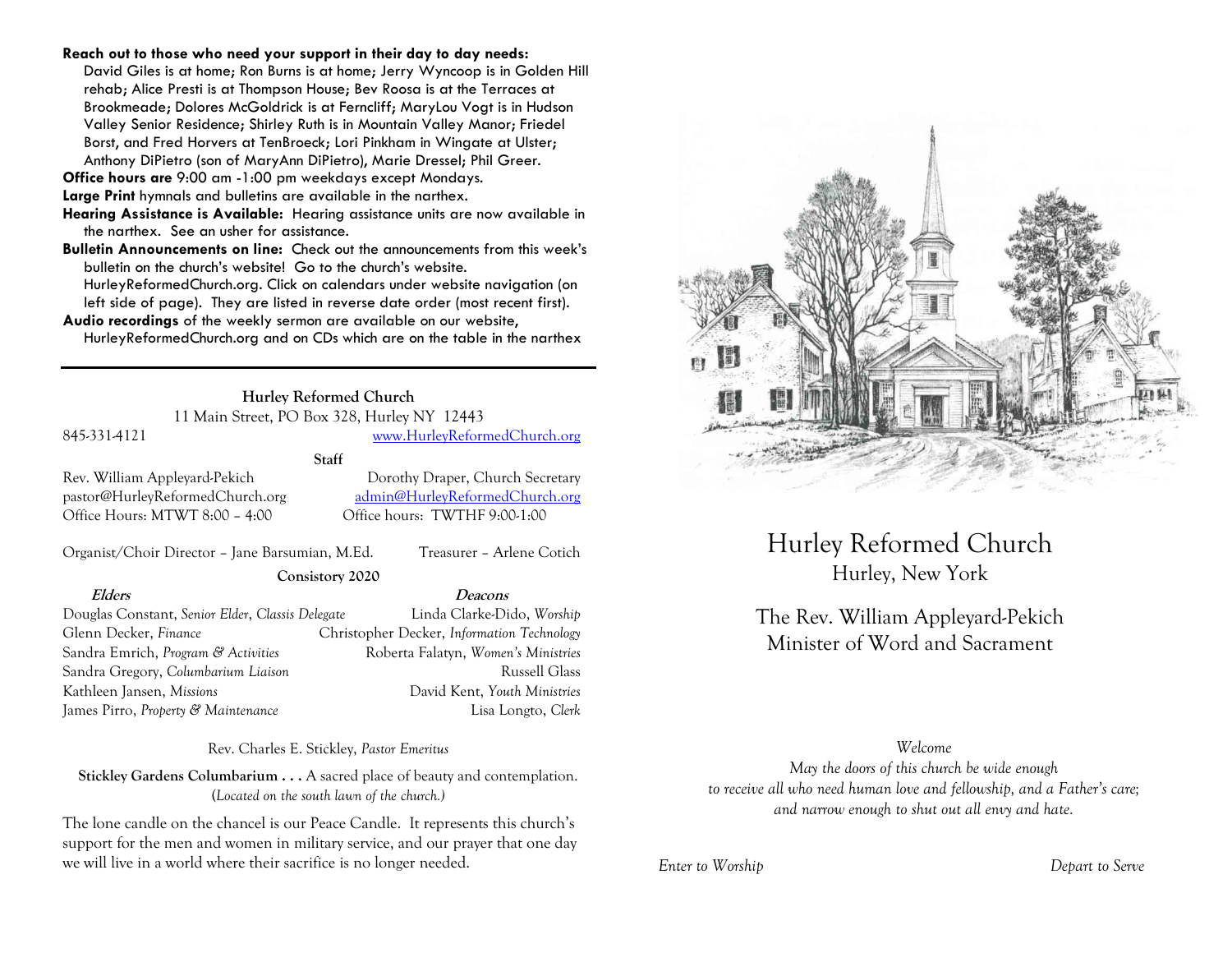# **A few announcements:**

Spire articles are due. Even though we aren't meeting in person, we can maintain our community with our newsletter. Please send me information I can put in the Spire. Thank you!! Dorothy

Added to the List of Saints: Robert Williams

Tune your car radio to 94.9 FM for the service.

For updates on the Church community, please visit our website or the Church's page on Facebook.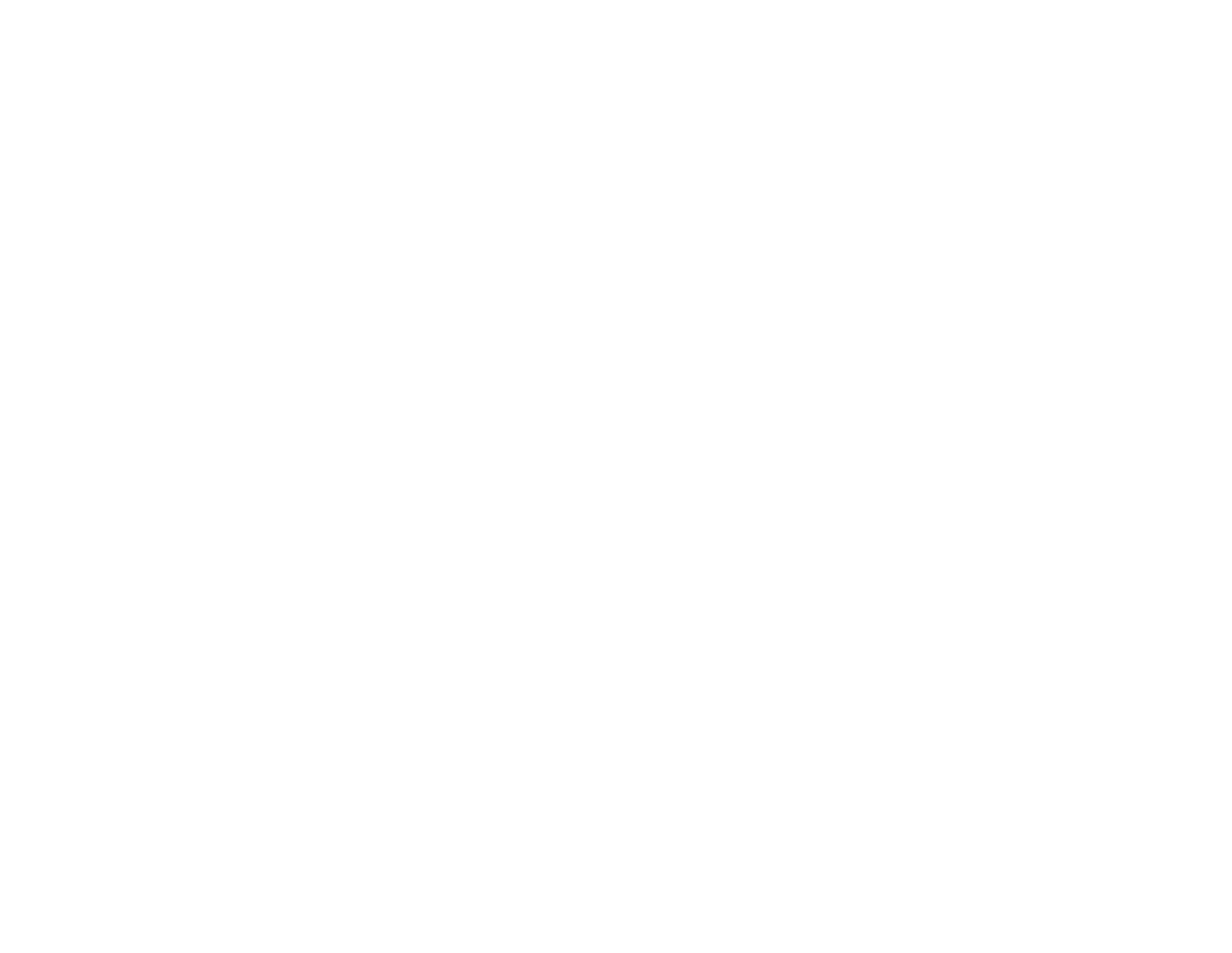